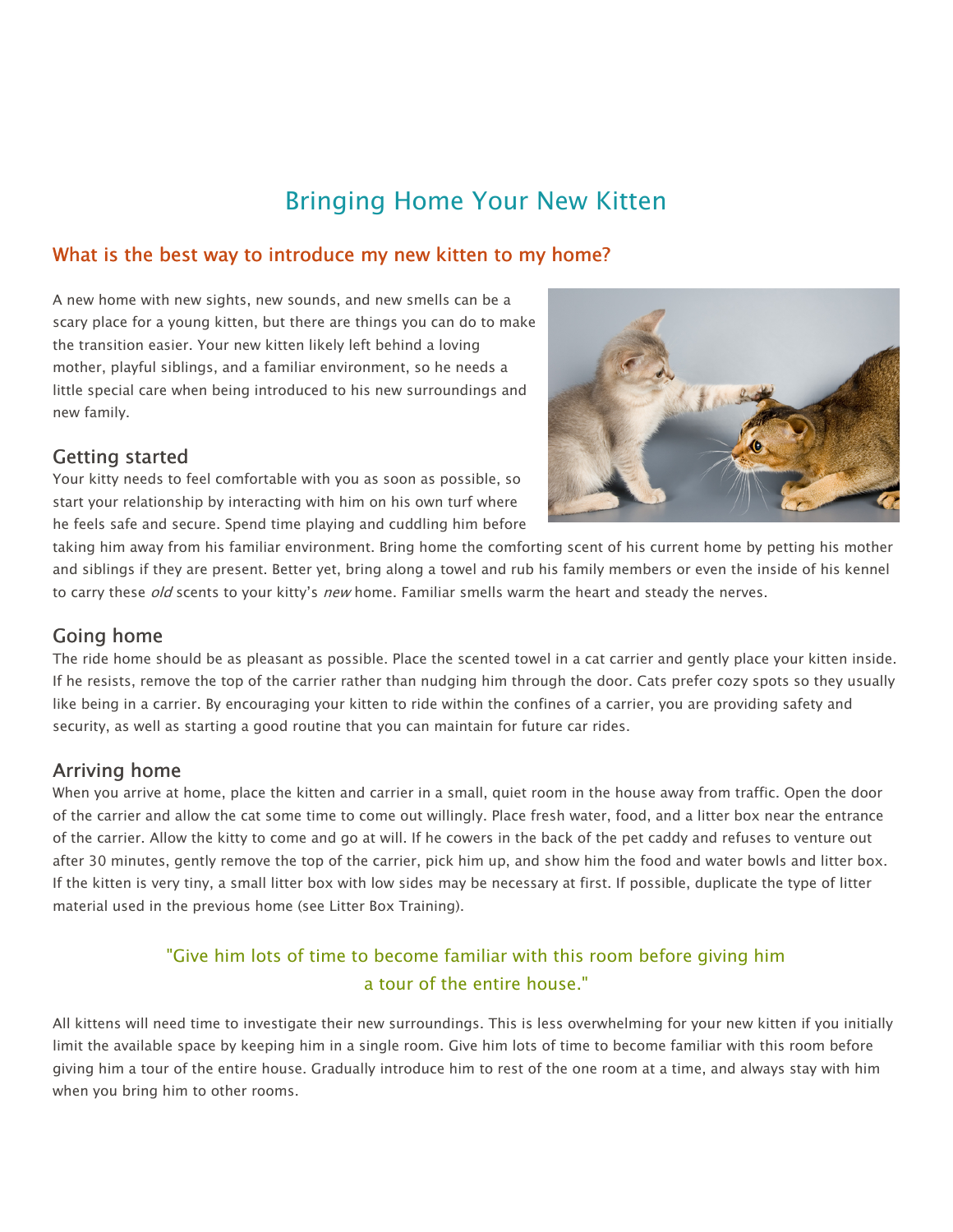# Staying home alone

After interacting with your kitten on your turf, your scent will replace the smells associated with his old home and you will become his source of security. He will find comfort in having you around, but you can't always be with him so your kitty must learn to stay at home alone. Set up a safe and secure area where you can leave your kitten when you are not around to supervise.

This location should be large enough to accommodate a food bowl, water bowl, litter box, toys, and a resting area. Remember that cats prefer to have their food and water separated from the litter box, so designate a separate feeding area, litter box area, and resting/play area. Make sure the area is cat-proofed by removing things that may cause injury (sharp objects, string, electrical cords, rubber bands or other items that could be swallowed) and inspect the areas for nooks and crannies where a kitten might hide or get stuck. Cats are natural explorers and independent by nature, so most investigate and adjust to their safe haven readily.

## Preventing problems before they start

The key to preventing behavior problems in kittens is to identify and provide appropriate outlets for all of their needs. This is especially important for indoor kittens since all of their playing, hunting, exploring, climbing, scratching, eliminating, and socializing will need to be channeled into acceptable indoor options.



Encouraging safe and appropriate play activities from the first day in your home will make life much more pleasant for you and your cat. Most of the physical activity of an outdoor cat is focused on the hunt. Indoor cats do not have to hunt for food, so interactive play that satisfies the hunting instinct makes for a happy cat. In fact, stalking and pouncing are important play behaviors in kittens that facilitate proper muscular development, so these activities should be encouraged within reason.

Provide predatory play sessions by playing together with wands, movable toys, or small lights. Chasing a toy attached to a wand or

batting around a soft ball gives the cat needed outlet for his hunting instinct. The best toys are lightweight and movable. Avoid toys that are small enough to be swallowed and keep string and ribbon out of reach. These items can cause serious intestinal problems if they are swallowed.

Serving food inside foraging toys and hiding treats inside boxes or paper bags also piques a cat's interest in exploration (see Enrichment for Indoor Cats, Play and Play Toys, and Play and Investigative Behaviors).

In addition to play sessions with owners, highly social and playful cats may also benefit from having a second social and playful cat in the home provided a safe hierarchy has been established. In other words, all cats involved recognize the "top cat."

Cats climb trees in nature and lounge on the branches, so this instinct must be satisfied, too. Comfortable, accessible bedding in a quiet location will encourage the cat to sleep in his own quarters, but cats do like to sun themselves on the back of the best chair in the house.

"Safe climbing alternatives and scratching posts will help deter destruction of furniture."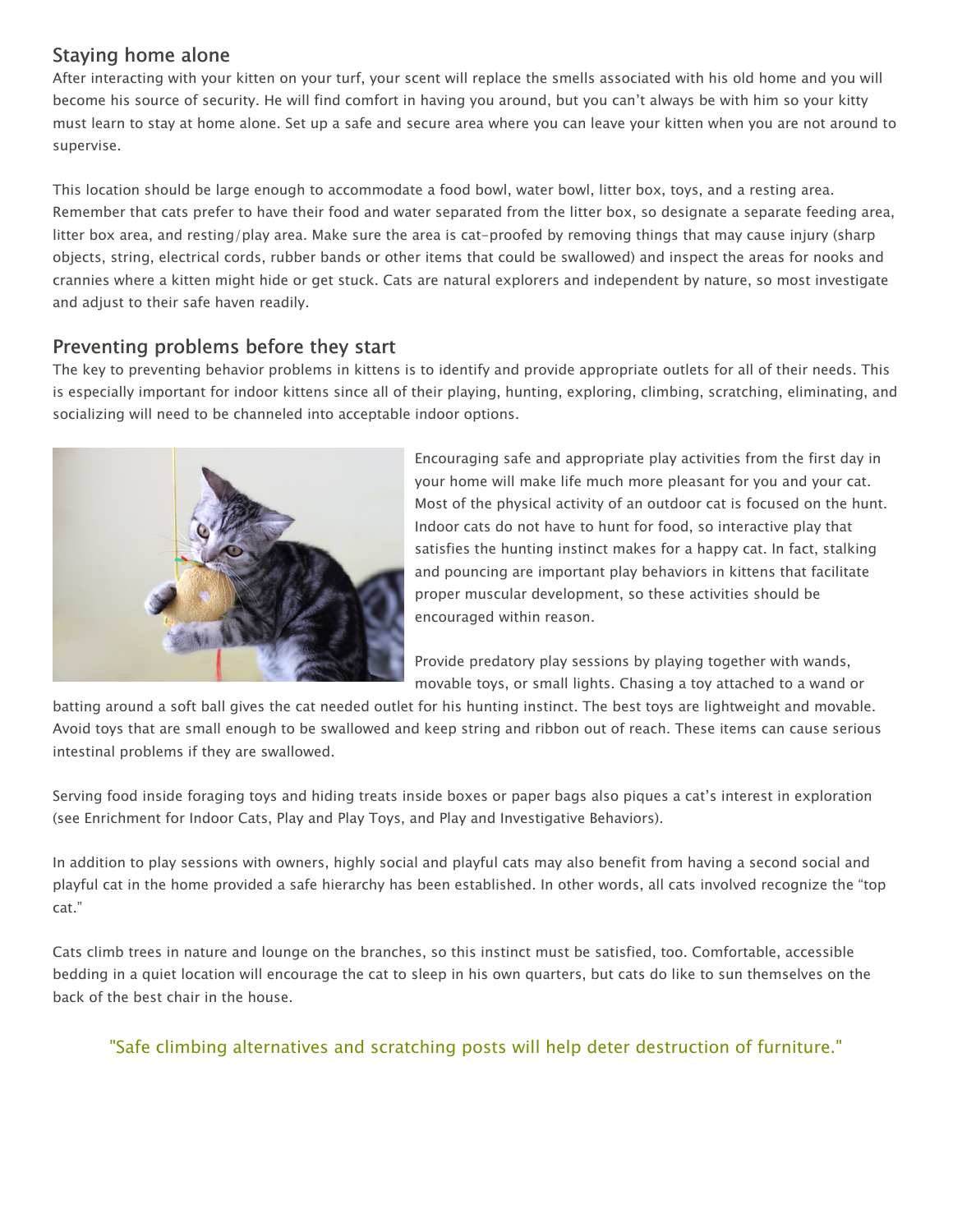Safe climbing alternatives and scratching posts will help deter destruction of furniture. One important rule of thumb is that each cat is different; you must choose the types of play and toys that are most appealing to your cat and most appropriate for your household. Try cat trees and scratching toys and posts with different types of materials and surfaces so you learn what your cat likes to climb and scratch. By providing a surface he likes and teaching him where it is appropriate to scratch, you can prevent inappropriate scratching before it begins.

# What should I do if I have other pets?

Some kittens not only face a new home, they also face a new family that includes other pets as well as humans. Some kittens may show fear and defensive postures toward other pets in the home, but most young kittens are simply playful and inquisitive around other animals. In fact, existing pets that have an established territorial instinct for the home may pose more of an aggressive problem than the new kitty. If you know or suspect that your dog or cat might be aggressive toward the kitten, choreograph their introduction with safety in mind.

Keep your cat or dog on a leash or have someone hold them when introducing the new kitten. Allow the pets to explore each other and intervene only if you detect signs of impending aggression. Usually, gently correcting inappropriate behavior on the part of the new or existing pet and reinforcing desired responses will diffuse the situation, but be prepared to use the leash and retreat quickly if tensions escalate.



Planning ahead will make the introduction of the new kitten easier. Review training commands with your dog. Ask him to sit and stay if either he or the kitty becomes agitated during the introduction. Have

him on a leash in case a hasty retreat is necessary. Resident cats may not respond to voice commands, but they can be placed on a leash/harness for quick avoidance of dangerous behavior.

The presence of other pets in the house makes confining the kitten to a restricted area even more important for two reasons. First, the kitten needs personal space where he feels safe and secure. Second, the new kitten should not intrude on the personal space already claimed by the existing pets. Feeding and sleeping should be in separate locations, at least for a while. With time, both the new kitten and your other pets will learn the other's behavior patterns and signals while developing mutual respect and trust. When this happens, anxiety levels are decreased on both sides. Until then, the new kitten needs a place to avoid confrontation by climbing or hiding to remove himself from the situation.

If the existing pet is an adult cat instead of a dog, there may not be as much difficulty for the new kitten. Most adult cats are fairly tolerant of kittens as long as their territory is respected and they don't feel neglected. It's important to spend quality time with both the new and the resident cat. In fact, during the transition period it is a good idea to spend extra time with the older cat. In addition to avoiding competition for attention, you must deter competition for food. If you follow the plan to provide the new cat with his own eating area, this should not be a problem, but monitor the older cat's bowl to ensure that the new kitty doesn't eat from it.

The introduction period will usually last one to two weeks and will have one of three possible outcomes:

• The existing cat will remain hostile to the kitten. This is an unlikely occurrence if competition for food and affection are minimized during the first few weeks.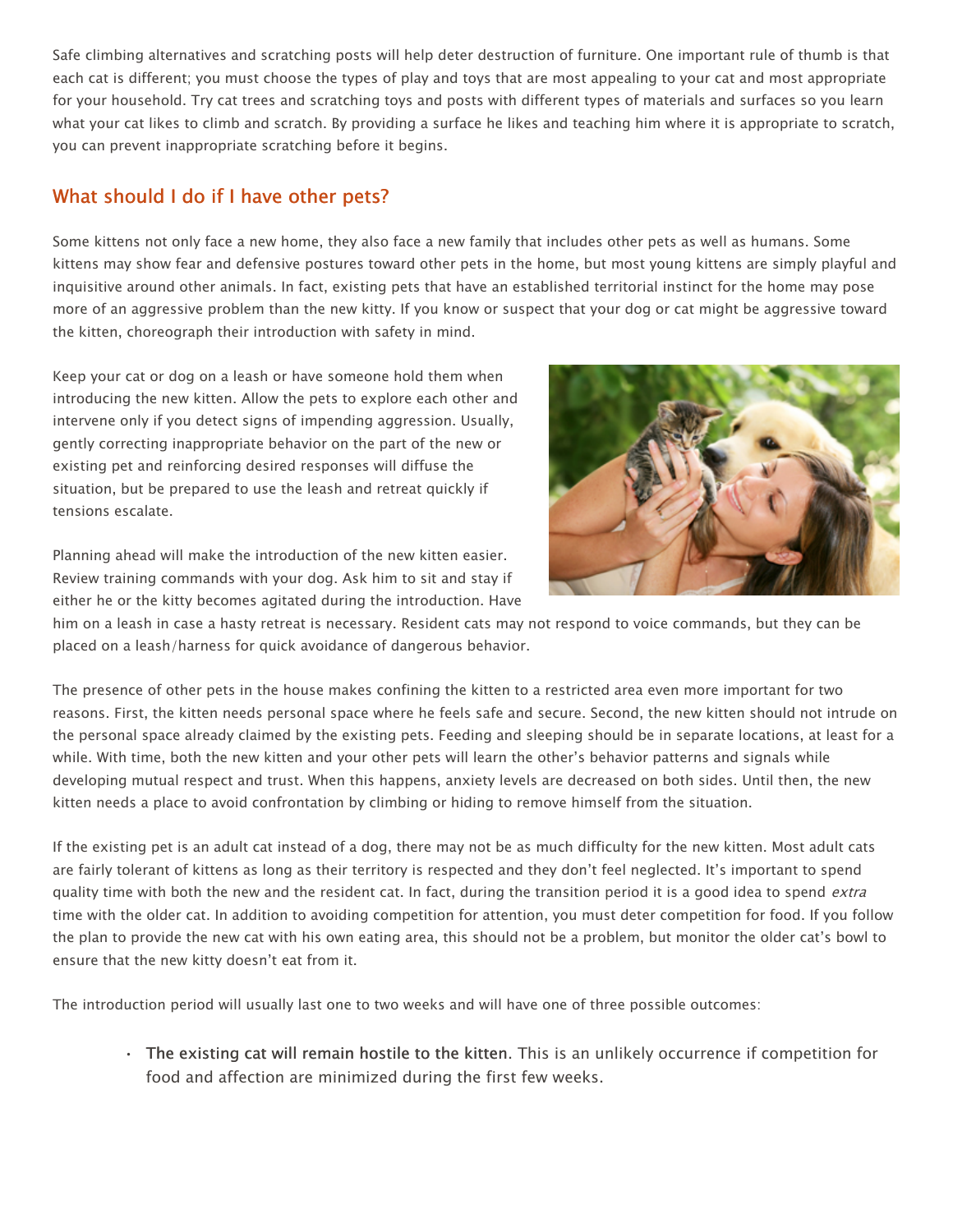- The existing cat will only tolerate the kitten. Hostility will cease, but the existing cat will act as if the kitten is not present. This is more likely if the existing cat is very independent, has been an only cat for several years, or if marked competition occurred during the first few weeks. This relationship may be permanent no matter how friendly the kitten is, but it is not usually harmful.
- Bonding will occur between the existing cat and the kitten. They will play together, groom each other, and sleep near each other. This is more likely to occur if competition is minimized and if the existing cat has been lonely for companionship.

#### How can I help my kitten enjoy physical contact?

Depending on his personality and early experiences as a kitten, your cat may either enjoy or dislike certain types of handling. In order for the cat to learn to accept and enjoy physical contact from people, it is critical that the human hand only be associated with positive experiences and that all physical punishment is avoided.

Begin with those types of handling that the cat enjoys like scratching him behind the ears. Speak to him in a kind voice while petting him. For reluctant cats, you may consider giving a treat during the petting sessions. This technique can be applied to other types of handling and can help the cat become accustomed to, and perhaps eventually enjoy, petting, grooming, teeth brushing, nail trimming, and even bathing.

## How can I help my cat accept the carrier?

You probably got off to a good start with the pet carrier by following the recommendations for bringing your new kitty home. Continued crate training will come in handy over the kitty's lifetime. There will be trips to the veterinarian or vacation travel or times of home confinement (e.g. allergic guests, contractors coming and going, etc.) that require short stays inside the pet carrier.

To foster positive feelings about the pet carrier, start by leaving the carrier in the cat's feeding quarters with the door open. Place toys or his food bowl inside the carrier to entice him inside. A pleasant experience and the freedom to come and go as he pleases will give your cat a better view of the carrier.

# "A pleasant experience and the freedom to come and go as he pleases will give your cat a better view of the carrier."

After he becomes comfortable entering and leaving the carrier of his own accord, close the door briefly while he is inside. Each time, try to leave the kitten in a bit longer before allowing him to exit. Contrary to your instincts, never allow the kitten out when he cries or scratches at the crate or he will associate those behaviors with escape. Instead, wait until the kitten is calm and quiet, praise him and allow him to exit.

Take a short car ride with the cat in the carrier with a destination other than the veterinary hospital. No need for the cat to always associate the carrier with medical care! With a little patience, you can help your cat regard the carrier as a safe haven rather than a prison. Feliway® might help some cats to more quickly adapt to their carrier (see Crate Training and Travel).